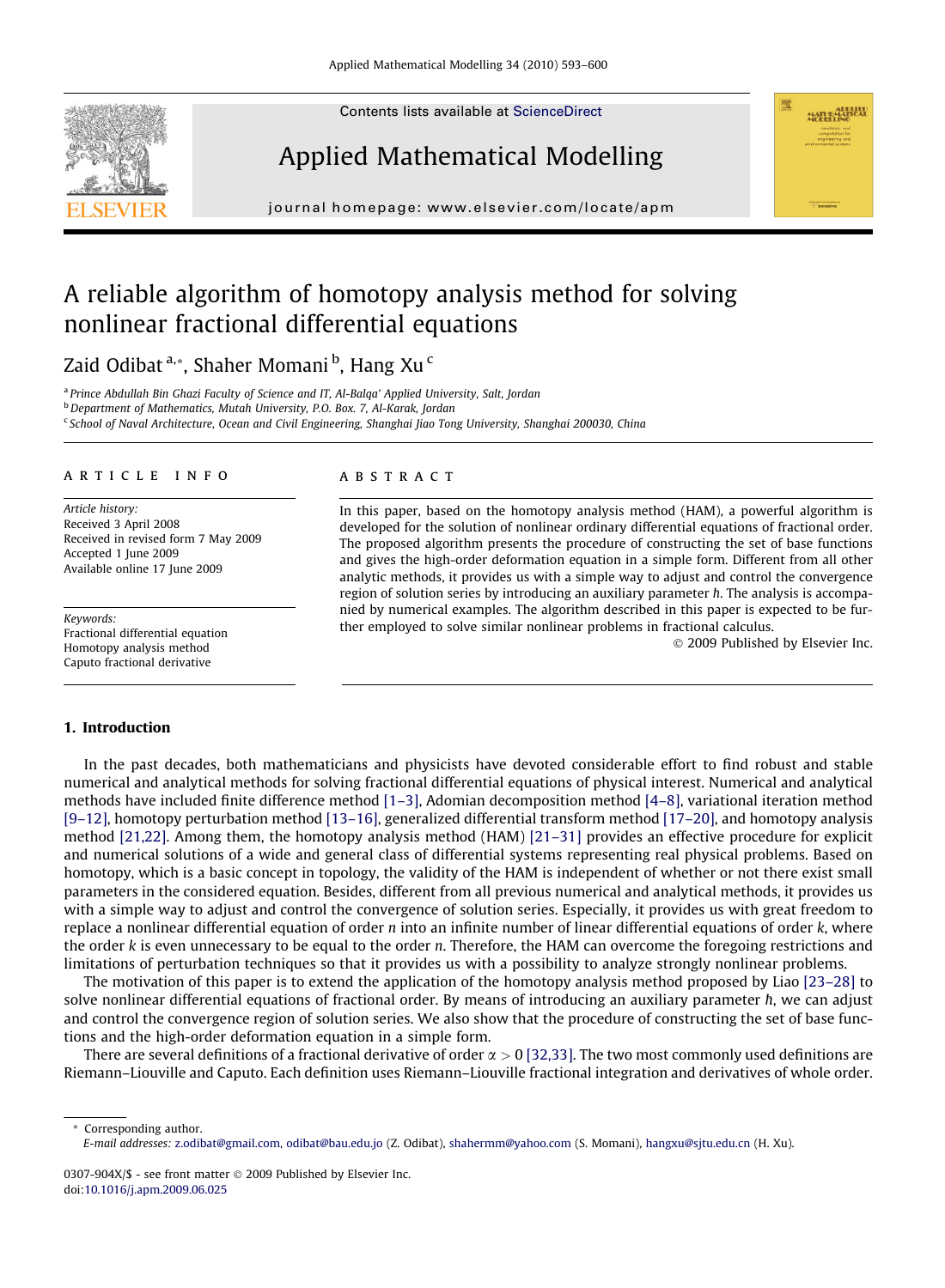<span id="page-1-0"></span>The difference between the two definitions is in the order of evaluation. Riemann–Liouville fractional integration of order  $\alpha$ is defined as,

$$
J^{\alpha}f(x) = \frac{1}{\Gamma(\alpha)} \int_0^x (x - t)^{\alpha - 1} f(t) dt, \quad \alpha > 0, \ x > 0.
$$
 (1)

The next two equations define Riemann–Liouville and Caputo fractional derivatives of order  $\alpha$ , respectively,

$$
D^{\alpha}f(x) = \frac{d^m}{dx^m} (J^{m-\alpha}f(x)),
$$
  
\n
$$
D^{\alpha}_{*}f(x) = J^{m-\alpha} \left(\frac{d^m}{dx^m}f(x)\right),
$$
\n(2)

where  $m-1<\alpha\leqslant m$  and  $m\in N$ . For now, Caputo fractional derivative will be denoted by  $D_*^\alpha$  to maintain a clear distinction with Riemann–Liouville fractional derivative.

Caputo fractional derivative first computes an ordinary derivative followed by a fractional integral to achieve the desired order of fractional derivative. Riemann–Liouville fractional derivative is computed in the reverse order. Therefore, Caputo fractional derivative allows traditional initial and boundary conditions to be included in the formulation of the problem, but Riemann–Liouville fractional derivative allows initial conditions in terms of fractional integrals and their derivatives. For homogeneous initial condition assumption, these two operators coincide. Through out this paper the unknown function  $u(t)$  is assumed to be a causal function of time, and the time-fractional derivative is considered in Caputo sense.

### 2. Basic idea of homotopy analysis method

In this section the basic ideas of the homotopy analysis method are introduced. Here a description of the method [\[26\]](#page-7-0) is given to handle the general nonlinear problem,

$$
\mathcal{N}(u(t)) = 0, \quad t > 0,\tag{4}
$$

where  $\mathcal N$  is a nonlinear operator and  $u(t)$  is unknown function of the independent variable t.

#### 2.1. Zero-order deformation equation

Let  $u_0(t)$  denote an initial guess of the exact solution of Eq. (4),  $h\neq 0$  an auxiliary parameter,  $H(t)\neq 0$  an auxiliary function, and  $L$  an auxiliary linear operator with the property,

$$
\mathcal{L}(f(t)) = 0 \quad \text{when } f(t) = 0. \tag{5}
$$

The auxiliary parameter h, the auxiliary function  $H(t)$ , and the auxiliary linear operator  $\mathscr L$  play important roles within the HAM to adjust and control the convergence region of solution series. Liao [\[26\]](#page-7-0) constructs, using  $q \in [0, 1]$  as an embedding parameter, the so-called zero-order deformation equation,

$$
(1-q)\mathscr{L}[\Phi(t;q)-u_0(t)]=q\hbar H(t)\mathscr{N}[\Phi(t;q)],\qquad (6)
$$

where  $\Phi(t; q)$  is the solution which depends on h,  $H(t)$ ,  $\mathcal{L}$ ,  $u_0(t)$  and q. When  $q = 0$ , the zero-order deformation Eq. (6) becomes,

$$
\Phi(t;0) = u_0(t),\tag{7}
$$

and when  $q = 1$ , since  $\hbar \neq 0$  and  $H(t) \neq 0$ , then the zero-order deformation Eq. (6) reduces to,

$$
\mathcal{N}[\Phi(t;1)] = 0. \tag{8}
$$

So,  $\Phi(t; 1)$  is exactly the solution of the nonlinear Eq. (4). Define the so-called mth order deformation derivatives,

$$
u_m(t) = \frac{1}{m!} \left. \frac{\partial^m \Phi(t; q)}{\partial q^m} \right|_{q=0} . \tag{9}
$$

If the power series (9) of  $\Phi(t; q)$  converges at  $q = 1$ , then we get the following series solution:

$$
u(t) = u_0(t) + \sum_{m=1}^{\infty} u_m(t),
$$
\n(10)

where the terms  $u_m(t)$  can be determined by the so-called high-order deformation equations described below.

#### 2.2. High-order deformation equation

Define the vector,

$$
\vec{u}_n = \{u_0(t), u_1(t), u_1(t), \dots, u_n(t)\}.
$$
\n(11)

$$
f_{\rm{max}}
$$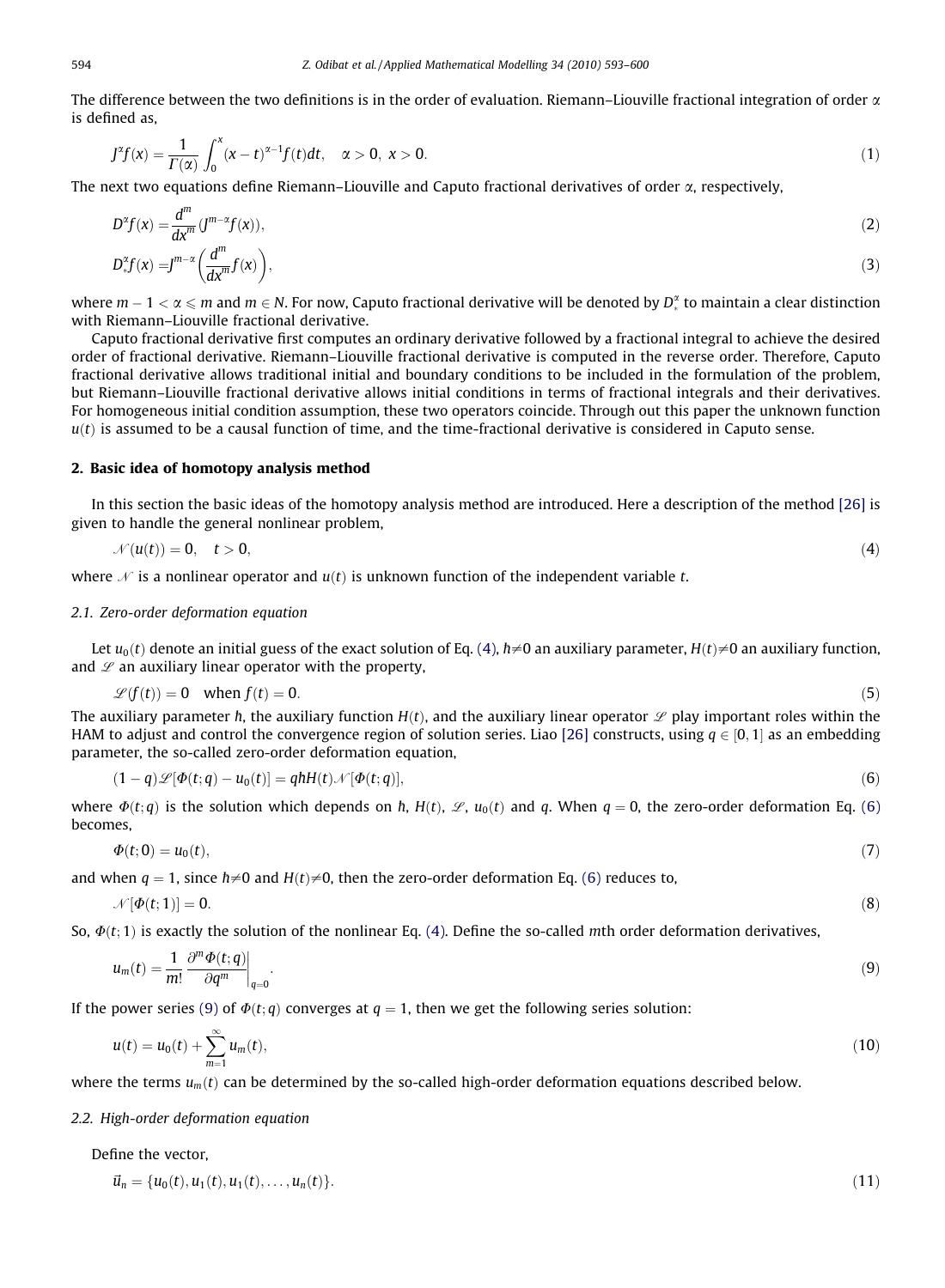<span id="page-2-0"></span>Differentiating Eq. [\(6\)](#page-1-0) m times with respect to embedding parameter q, then setting  $q = 0$  and dividing them by m!, we have the so-called mth-order deformation equation,

$$
\mathscr{L}[u_m(t) - \chi_m u_{m-1}(t)] = hH(t)R_m(\vec{u}_m, t), \qquad (12)
$$

where,

$$
\chi_m = \begin{cases} 0, & m \leq 1 \\ 1, & \text{otherwise} \end{cases}
$$
 (13)

and

$$
R_m(\vec{u}_{m-1},t) = \frac{1}{(m-1)!} \frac{\partial^{m-1} \mathcal{N}[\Phi(t;q)]}{\partial q^{m-1}} \bigg|_{q=0}.
$$
\n(14)

For any given nonlinear operator  $\mathcal N$ , the term  $R_m(\vec u_{m-1},t)$  can be easily expressed by (14). Thus, we can gain  $u_1(t), u_2(t),\ldots$  by means of solving the linear high-order deformation Eq. (12) one after the other in order. The mth-order approximation of  $u(t)$ is given by,

$$
u(t) = \sum_{k=0}^{m} u_k(t).
$$
 (15)

#### 3. The reliable algorithm

The homotopy analysis method which provides an analytical approximate solution is applied to various nonlinear problems [\[21–31\].](#page-7-0) In this section, we present a reliable approach of the homotopy analysis method. This new modification can be implemented for integer order and fractional order nonlinear differential equations. To illustrate the basic ideas of the new algorithm, we consider the following nonlinear differential equation of fractional order:

$$
D_*^{\alpha}u(t) = \mathcal{N}(u) + g(t), \quad t > 0,
$$
\n<sup>(16)</sup>

where  $m-1 < \alpha \leqslant m$ ,  $\mathcal N$  is a nonlinear operator which might include other fractional derivatives of order less than  $\alpha, g(t)$  is a known analytic function and  $D_*^{\alpha}$  is the Caputo fractional derivative of order  $\alpha$ .

In view of the homotopy technique, we can construct the following homotopy:

$$
(1-q)\mathscr{L}[\phi(t,q) - \phi_0(t)] = qhH(D_*^{\alpha}\phi(t,q) - \mathscr{N}[\phi(t,q)] - g(t)),
$$
\n(17)

where  $q\in[0,1]$  is the embedding parameter,  $\hbar\neq0$  is a non zero auxiliary parameter,  $H(t)\neq0$  is an auxiliary function,  $\phi_0$  is an initial guess of  $u(t)$  and  $L$  is an auxiliary linear operator that may be defined as  $L = \frac{d^m}{dt^m}$  or  $L = \frac{d^2}{dt^m}$ . When  $q = 0$ , Eq. (17) becomes,

$$
\mathcal{L}[\phi(t,0)-\phi_0(t)]=0.\tag{18}
$$

Its obvious that when  $q = 1$ , Eq. (17) becomes the original nonlinear Eq. (16). Thus as q varies from 0 to 1, the solution  $u(x, q)$ varies from the initial guess  $u_0(t)$  to the solution  $\phi(t, 1)$ . The basic assumption of the new approach is that the solution of Eq. (17) can be expressed as a power series in  $q$ ,

$$
\phi = \phi_0 + q\phi_1 + q^2\phi_2 + \cdots \tag{19}
$$

Substituting the series (19) into the homotopy (17) and then equating the coefficients of the like powers of  $q$ , we obtain the high-order deformation equations,

$$
\mathcal{L}[\phi_1] = hH(D^{\alpha}_{*}\phi_0 - \mathcal{N}_0(\phi_0) - g(t)), \n\mathcal{L}[\phi_2] = \mathcal{L}[\phi_1] + hH(D^{\alpha}_{*}\phi_1 - \mathcal{N}_1(\phi_0, \phi_1)), \n\mathcal{L}[\phi_3] = \mathcal{L}[\phi_2] + hH(D^{\alpha}_{*}\phi_2 - \mathcal{N}_2(\phi_0, \phi_1, \phi_2)), \n\mathcal{L}[\phi_4] = \mathcal{L}[\phi_3] + hH(D^{\alpha}_{*}\phi_3 - \mathcal{N}_3(\phi_0, \phi_1, \phi_2, \phi_3)), \n\vdots
$$
\n(20)

where,

$$
\mathcal{N}(\phi_0 + q\phi_1 + q^2\phi_2 + \cdots) = \mathcal{N}_0(\phi_0) + q\mathcal{N}_1(\phi_0, \phi_1) + q^2\mathcal{N}_2(\phi_0, \phi_1, \phi_2) + \cdots
$$

The approximate solution of Eq. (16), therefore, can be readily obtained,

$$
u = \lim_{a \to 1} \phi = \phi_0 + \phi_1 + \phi_2 + \cdots \tag{21}
$$

The success of the technique is based on the proper selection of the initial guess  $\phi_0$ . Applying the operator  $J^{\alpha}$  to both sides of Eq. (16) gives,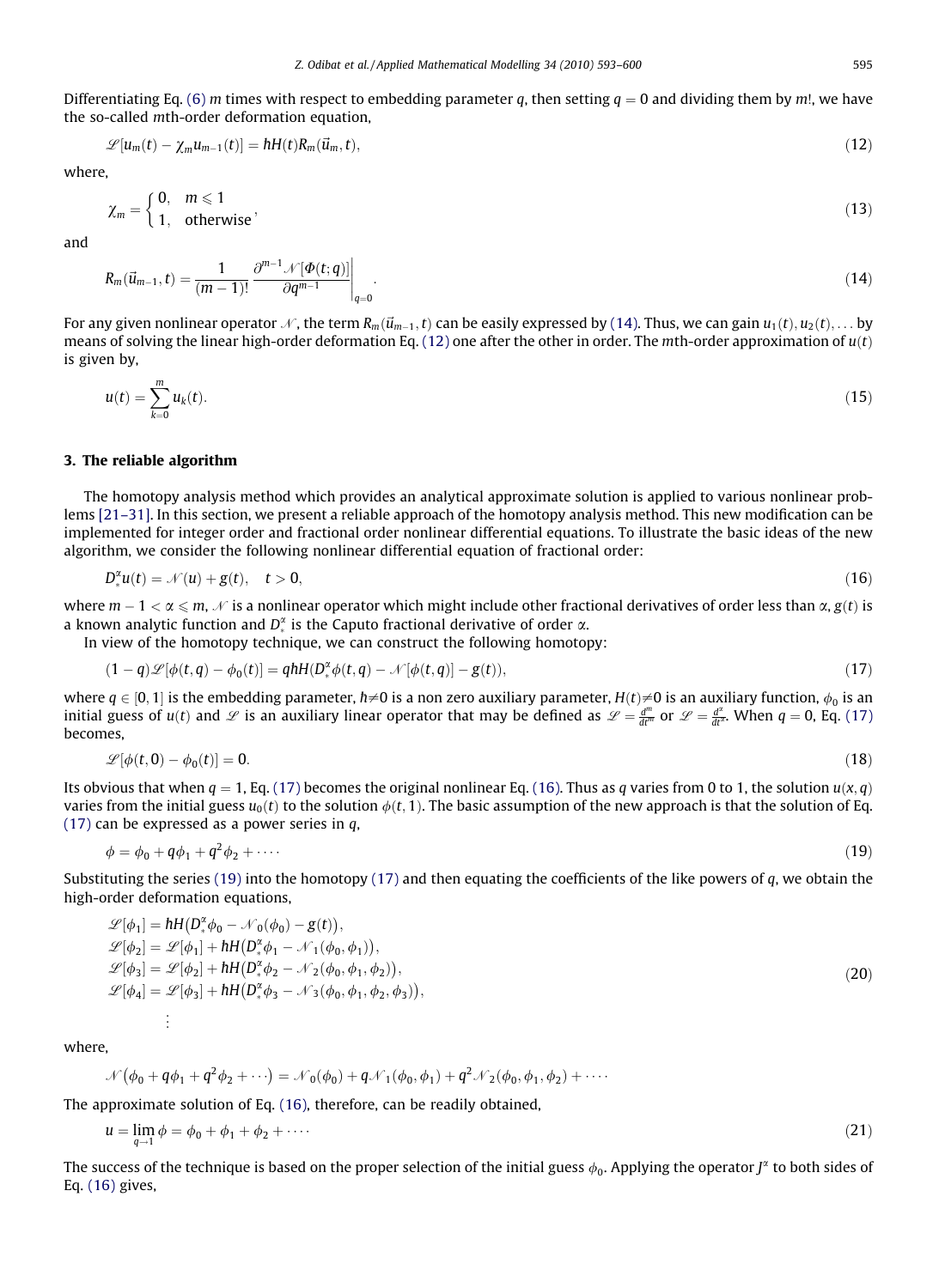$$
u(t) = \sum_{k=0}^{m-1} u^{(k)}(0+) \frac{t^k}{k!} + J^{\alpha} \mathcal{N}(u) + J^{\alpha} g(t), \quad t > 0.
$$
 (22)

Neglecting the nonlinear term  $J^{\alpha}$   $\mathcal{N}(u)$  on the right hand side, we can use the remaining part as the initial guess of the solution. That is,

$$
\phi_0(t) = \sum_{k=0}^{m-1} u^{(k)}(0+) \frac{t^k}{k!} + J^{\alpha} g(t).
$$
\n(23)

The set of base function can be obtained, based on  $\phi_0(t)$  given in Eq. (23), as,

 $\{t^{m\alpha \pm n}, \quad m, n \in N\}.$ 

The main advantage of the new modification, as we will see in the next section, is that its applicable to a wide class of nonlinear differential equations of fractional order and the set of base functions will be easily constructed.

## 4. Applications

In order to assess both the accuracy and the convergence order of the homotopy analysis method presented in this paper for fractional differential equations, we have applied it to the following two nonlinear problems.

Example 1. Consider the fractional Riccati equation,

$$
D_{*}^{\alpha}u + u^{2} = 1, \quad t > 0,
$$
\n(24)

where  $0 < \alpha \leq 1$ , subject to the initial condition

$$
u(0) = 0.\tag{25}
$$

The exact solution, when  $\alpha = 1$ , is

$$
u(t) = \frac{e^{2t} - 1}{e^{2t} + 1},\tag{26}
$$

and we can observe that, as  $t \to \infty$ ,  $u(t) \to 1$ . In view of the algorithm presented in the previous section, if we select the auxiliary linear operator as  $\mathscr{L} = \frac{d^{\alpha}}{dt^{\alpha}}$ , we can construct the homotopy,

$$
(1-q)\mathcal{L}[\phi(t,q) - \phi_0(t)] = q\hbar H(D_*^{\alpha}\phi(t,q) + \phi^2(t,q) - 1).
$$
\n(27)

According to (23), we have the initial guess,

$$
\phi_0 = \frac{t^{\alpha}}{\Gamma(\alpha + 1)}.\tag{28}
$$

Taking  $H(t) = 1$  and substituting [\(19\)](#page-2-0) and the initial guess (28) into the homotopy (27) then equating the terms with identical powers of  $q$ , we obtain the following set of linear differential equations of fractional order:  $\overline{a}$ 

$$
q^{1}: D_{*}^{x}\phi_{1} = h(D_{*}^{x}\phi_{0} + \phi_{0}^{2} - 1),
$$
  
\n
$$
q^{2}: D_{*}^{x}\phi_{2} = D_{*}^{x}\phi_{1} + h(D_{*}^{x}\phi_{1} + 2\phi_{0}\phi_{1}),
$$
  
\n
$$
q^{3}: D_{*}^{x}\phi_{3} = D_{*}^{x}\phi_{2} + h(D_{*}^{x}\phi_{2} + \phi_{1}^{2} + 2\phi_{0}\phi_{2}),
$$
  
\n
$$
\vdots
$$
  
\n
$$
q^{n}: D_{*}^{x}\phi_{n} = D_{*}^{x}\phi_{n-1} + h\left(D_{*}^{x}\phi_{n-1} + \frac{1}{n!}\left[\frac{d^{n}}{d\lambda^{n}}\left(\sum_{i=0}^{\infty}\lambda^{i}\phi_{i}\right)^{2}\right]_{i=0}\right).
$$
\n(29)

 $\lambda = 0$ 

Consequently, solving the above linear equations, the first few components of the homotopy analysis solution for Eq. (24) are derived as follows:

 $i=0$ 

$$
\phi_{1} = h \frac{\Gamma(2\alpha + 1)}{\Gamma(\alpha + 1)^{2} \Gamma(3\alpha + 1)} t^{3\alpha},
$$
\n
$$
\phi_{2} = h \frac{\Gamma(2\alpha + 1)}{\Gamma(\alpha + 1)^{2} \Gamma(3\alpha + 1)} t^{3\alpha} + h^{2} \frac{\Gamma(2\alpha + 1)}{\Gamma(\alpha + 1)^{2} \Gamma(3\alpha + 1)} t^{3\alpha} + 2h^{2} \frac{\Gamma(2\alpha + 1)\Gamma(4\alpha + 1)}{\Gamma(\alpha + 1)^{3} \Gamma(3\alpha + 1)\Gamma(5\alpha + 1)} t^{5\alpha},
$$
\n
$$
\phi_{3} = h \frac{\Gamma(2\alpha + 1)}{\Gamma(\alpha + 1)^{2} \Gamma(3\alpha + 1)} t^{3\alpha} + 2h^{2} \frac{\Gamma(2\alpha + 1)}{\Gamma(\alpha + 1)^{2} \Gamma(3\alpha + 1)} t^{3\alpha} + h^{3} \frac{\Gamma(2\alpha + 1)}{\Gamma(\alpha + 1)^{2} \Gamma(3\alpha + 1)} t^{3\alpha}
$$
\n
$$
+ 4h^{2} \frac{\Gamma(2\alpha + 1)\Gamma(4\alpha + 1)}{\Gamma(\alpha + 1)^{3} \Gamma(3\alpha + 1)\Gamma(5\alpha + 1)} t^{5\alpha} + 4h^{3} \frac{\Gamma(2\alpha + 1)\Gamma(4\alpha + 1)}{\Gamma(\alpha + 1)^{3} \Gamma(3\alpha + 1)\Gamma(5\alpha + 1)} t^{5\alpha}
$$
\n
$$
+ h^{3} \frac{\Gamma(2\alpha + 1)^{2} \Gamma(6\alpha + 1)}{\Gamma(\alpha + 1)^{4} \Gamma(3\alpha + 1)^{2} \Gamma(7\alpha + 1)} t^{7\alpha} + 4h^{3} \frac{\Gamma(2\alpha + 1)\Gamma(4\alpha + 1)\Gamma(6\alpha + 1)}{\Gamma(\alpha + 1)^{4} \Gamma(3\alpha + 1)\Gamma(5\alpha + 1)\Gamma(7\alpha + 1)} t^{7\alpha},
$$
\n(30)

<span id="page-3-0"></span>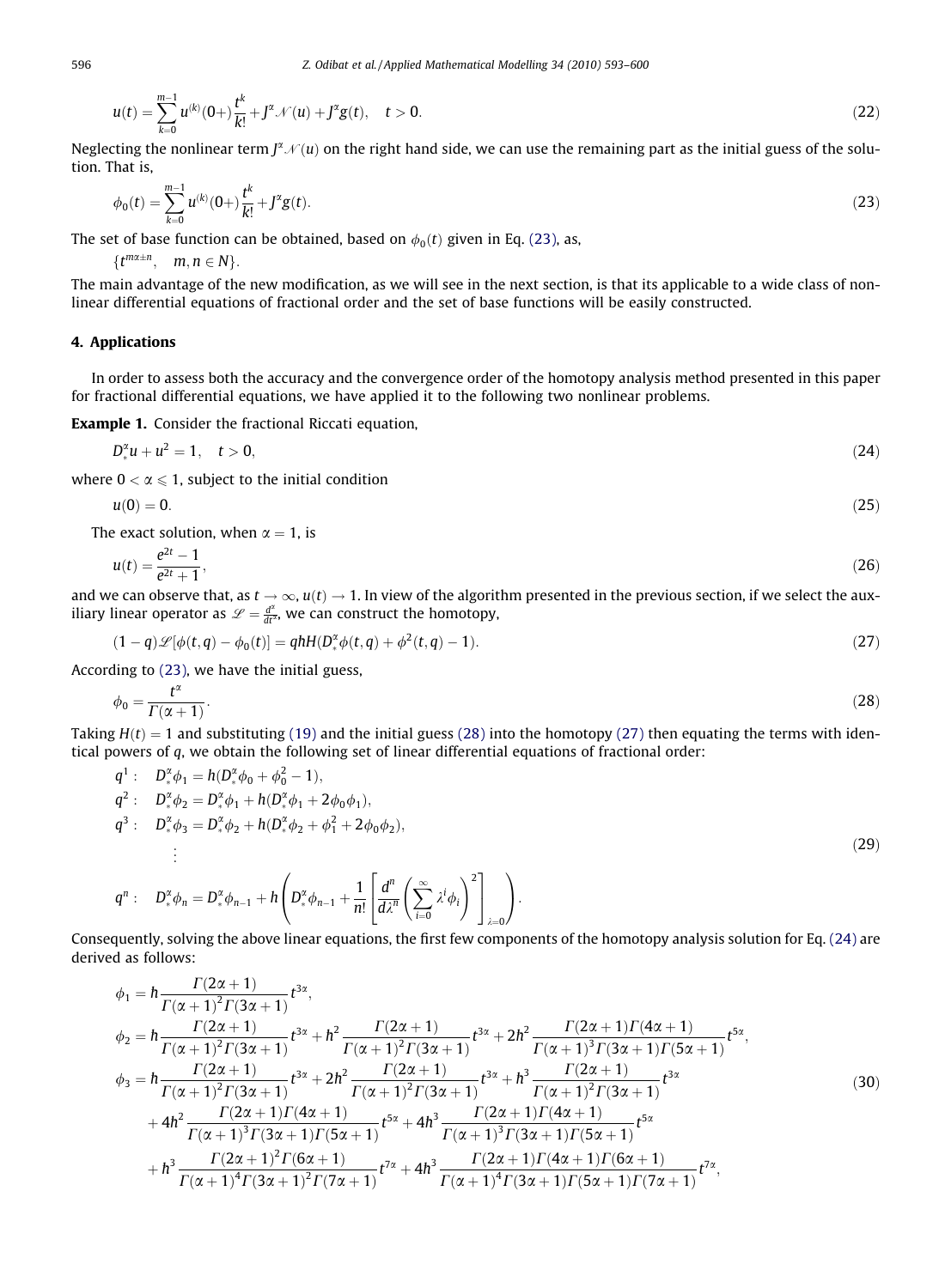<span id="page-4-0"></span>which are the same approximate solutions obtained in [\[21\].](#page-7-0) Now, if we select the auxiliary linear operator as  $\mathscr L=\frac{d}{dt}$  and use the homotopy,

$$
(1-q)\mathcal{L}[\phi(t,q) - \phi_0(t)] = qhH(D_*^{\alpha}\phi(t,q) + \phi^2(t,q) - 1),
$$
\n(31)

then we obtain, when  $H(t) = 1$ , the following set of linear differential equations:

$$
q^{1}: \frac{d}{dt}\phi_{1} = h(D_{*}^{2}\phi_{0} + \phi_{0}^{2} - 1),
$$
  
\n
$$
q^{2}: \frac{d}{dt}\phi_{2} = \frac{d}{dt}\phi_{1} + h(D_{*}^{2}\phi_{1} + 2\phi_{0}\phi_{1}),
$$
  
\n
$$
q^{3}: \frac{d}{dt}\phi_{3} = \frac{d}{dt}\phi_{2} + h(D_{*}^{2}\phi_{2} + \phi_{1}^{2} + 2\phi_{0}\phi_{2}),
$$
  
\n
$$
\vdots
$$
\n(32)

$$
q^n: \quad \frac{d}{dt}\phi_n=\frac{d}{dt}\phi_{n-1}+h\left(D_*^{\alpha}\phi_{n-1}+\frac{1}{n!}\left[\frac{d^n}{d\lambda^n}\left(\sum_{i=0}^{\infty}\lambda^i\phi_i\right)^2\right]_{\lambda=0}\right).
$$

Solving the above linear equations, we obtain,

$$
\phi_{1} = h \frac{\Gamma(2\alpha+1)}{\Gamma(\alpha+1)^{2}\Gamma(2\alpha+2)} t^{2\alpha+1},
$$
\n
$$
\phi_{2} = h \frac{\Gamma(2\alpha+1)}{\Gamma(\alpha+1)^{2}\Gamma(2\alpha+2)} t^{2\alpha+1} + h^{2} \frac{\Gamma(2\alpha+1)}{\Gamma(\alpha+1)^{2}\Gamma(\alpha+3)} t^{\alpha+2} + 2h^{2} \frac{\Gamma(2\alpha+1)\Gamma(3\alpha+2)}{\Gamma(\alpha+1)^{3}\Gamma(2\alpha+2)\Gamma(3\alpha+3)} t^{3\alpha+2},
$$
\n
$$
\phi_{3} = h \frac{\Gamma(2\alpha+1)}{\Gamma(\alpha+1)^{2}\Gamma(2\alpha+2)} t^{2\alpha+1} + 2h^{2} \frac{\Gamma(2\alpha+1)}{\Gamma(\alpha+1)^{2}\Gamma(\alpha+3)} t^{\alpha+2} + h^{3} \frac{\Gamma(2\alpha+1)}{6\Gamma(\alpha+1)^{2}} t^{3}
$$
\n
$$
+ 4h^{2} \frac{\Gamma(2\alpha+1)\Gamma(3\alpha+2)}{\Gamma(\alpha+1)^{3}\Gamma(2\alpha+2)\Gamma(3\alpha+3)} t^{3\alpha+2} + 2h^{3} \frac{\Gamma(2\alpha+1)}{\Gamma(\alpha+1)^{3}\Gamma(2\alpha+4)} \left(\frac{\Gamma(3\alpha+2)}{\Gamma(2\alpha+2)} + \frac{\Gamma(2\alpha+3)}{\Gamma(\alpha+3)}\right) t^{2\alpha+3}
$$
\n
$$
+ h^{3} \frac{\Gamma(2\alpha+1)^{2}\Gamma(4\alpha+3)}{\Gamma(\alpha+1)^{4}\Gamma(2\alpha+2)^{2}\Gamma(4\alpha+4)} t^{4\alpha+3} + 4h^{3} \frac{\Gamma(2\alpha+1)\Gamma(3\alpha+2)\Gamma(4\alpha+3)}{\Gamma(\alpha+1)^{4}\Gamma(2\alpha+2)\Gamma(3\alpha+3)\Gamma(4\alpha+4)} t^{4\alpha+3}.
$$
\n(33)

Setting  $\hbar=-1$  in Eqs. [\(30\) and \(33\),](#page-3-0) the above expressions are exactly the same as those given by the Adomian decomposition method and homotopy perturbation method. This illustrates that the two methods are indeed special cases of the homotopy analysis method. However, mostly, the results given by the Adomian decomposition method and homotopy perturbation method converge to the corresponding numerical solutions in a rather small region, as shown in Fig. 1. But, different from those two methods, the homotopy analysis method provides us with a simple way to adjust and control the convergence region of solution series by choosing a proper value for the auxiliary parameter ħ. [Figs. 2 and 3](#page-5-0) show the approximate solutions [\(30\) and \(33\)](#page-3-0) for different values of  $\hbar$  when  $\alpha=0.5$ , respectively. Moreover, the homotopy-Padé tech-nique can greatly accelerate the convergence of the HAM solutions as shown in [Fig. 4](#page-5-0). It is found that the [k,k] homotopy-Padé technique not only can accelerate the convergence of the series solution but also exclude the auxiliary parameter  $\hbar$  from it. This mainly becuase the Pade technique plays the role of a filter which filters out the most slowly decaying factors so as to accelerate the transient process and makes it stable, as shown by Cheng et al. [\[34\].](#page-7-0)

From the numerical results in [Figs. 2 and 3,](#page-5-0) for small values of h, and the results in [Fig. 4](#page-5-0), it is clear that the approximate solutions obtained using the operator  $\mathscr{L}=\frac{d}{dt}$  are better than approximate solutions obtained using the operator  $\mathscr{L}=\frac{d^2}{dt^2}$  and this clearly indicates that the homotopy analysis method presented in this paper is a powerful method for handling



**Fig. 1.** Plots of the approximate solutions for Eq. [\(24\)](#page-3-0) when  $\alpha = 1$ :  $(- \cdots)$   $h = -1$ ;  $(- \cdots)$   $h = -0.5$ ;  $(\cdots)$   $h = -0.25$ ;  $(- -)$  exact sol.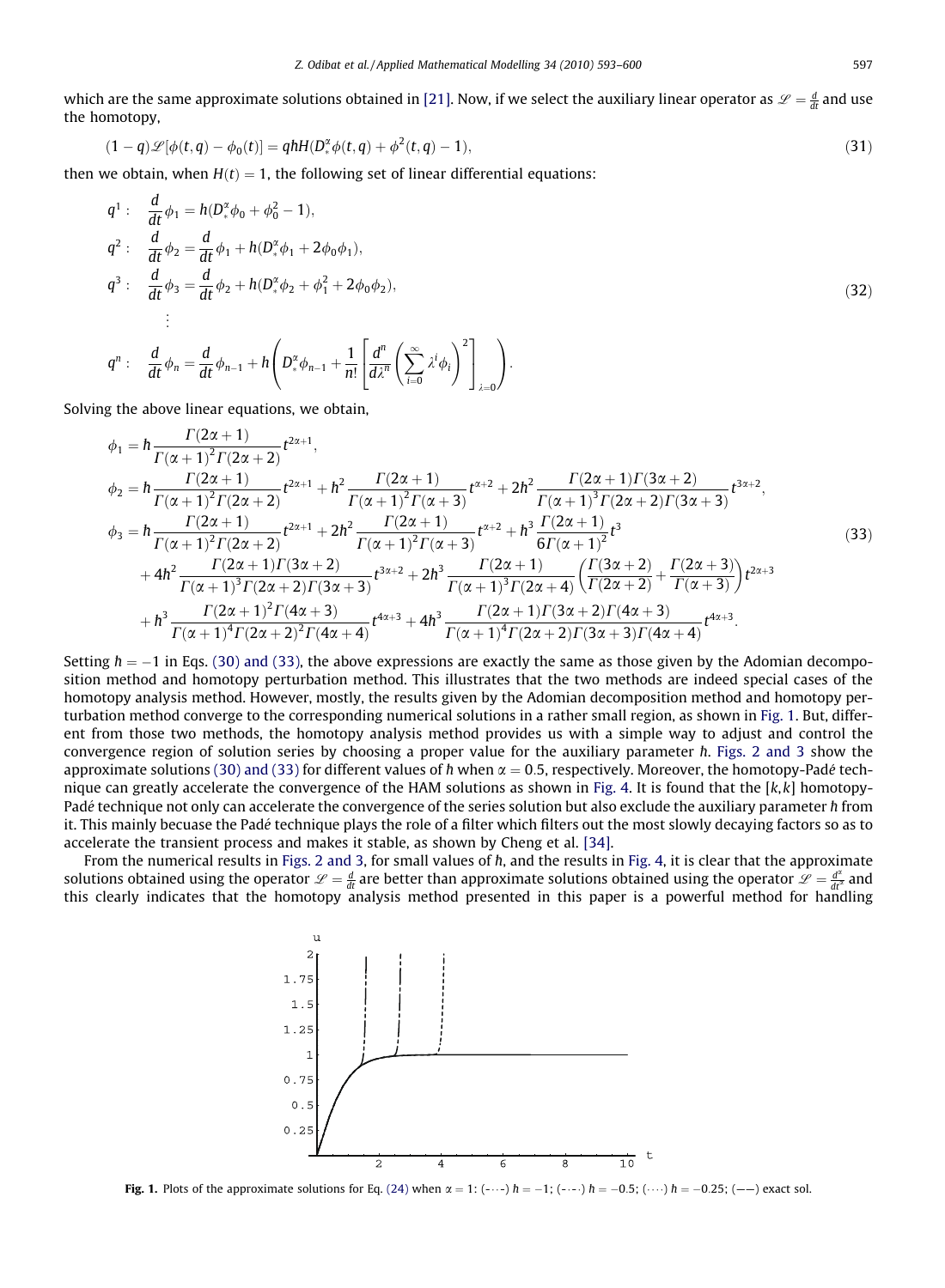<span id="page-5-0"></span>

**Fig. 2.** Plots of the approximate solutions for Eq. [\(24\)](#page-3-0) when  $\alpha = 0.5$  and  $\mathcal{L} = \frac{d^{0.5}}{dt^{0.5}}$ : (----)  $\hbar = -1$ ; (----)  $\hbar = -0.5$ ; (---)  $\hbar = -0.25$ ; (---)  $\hbar = -0.125$ .



**Fig. 3.** Plots of the approximate solutions for Eq. [\(24\)](#page-3-0) when  $\alpha = 0.5$  and  $\mathcal{L} = \frac{d}{dt}$ ; (-...)  $h = -1$ ; (-...)  $h = -0.5$ ; (....)  $h = -0.25$ ; (---)  $h = -0.125$ .



**Fig. 4.** [2,2] homotopy-Padé approximate solutions for Eq. [\(24\)](#page-3-0) when  $\alpha = 0.5$ : ( $\dots$ )  $\mathscr{L} = \frac{d^{0.5}}{dt^{0.5}}$ ; ( $-\rightarrow$  )  $\mathscr{L} = \frac{d}{dt}$ 

nonlinear fractional differential equations. It is to be noted that only 20 terms of the HAM series solution were used in evaluating the approximate solutions given in [Figs. 1–3](#page-4-0). It is evident that the efficiency of this approach can be dramatically enhanced by computing further terms of  $u(t)$ .

Example 2. Consider the fractional differential equation

$$
D_*^{\alpha}u + u' + u^3 = 0, \quad t > 0,
$$
\n(34)

where  $1 < \alpha \leq 2$ , subject to the initial conditions

$$
u(0) = 1, \quad u'(0) = 0. \tag{35}
$$

In view of our algorithm, we can select the auxiliary linear operator as  $\mathscr{L}=\frac{d^2}{dt^2}$  or  $\mathscr{L}=\frac{d^2}{dt^2}$  and we can use the homotopy,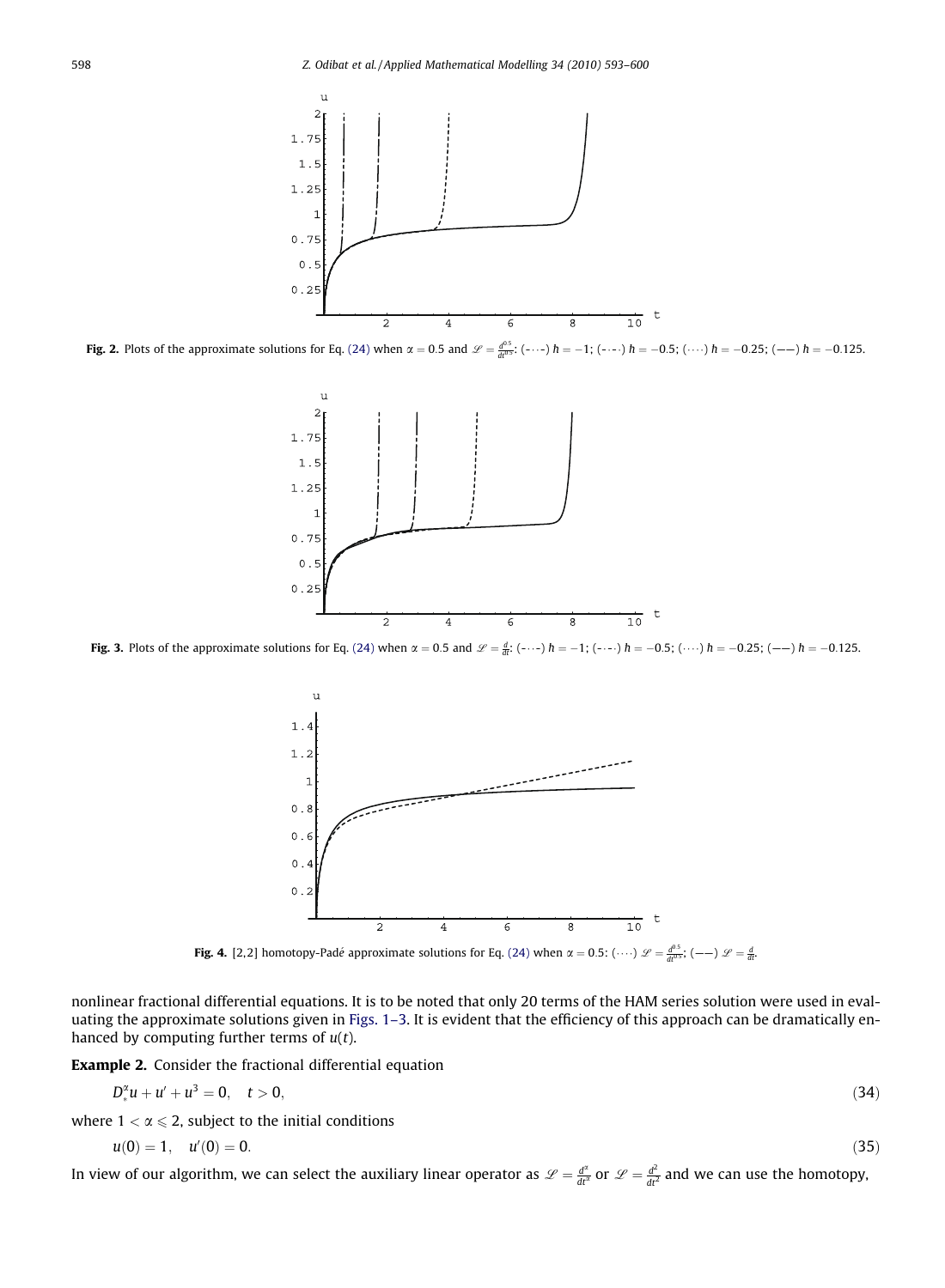

**Fig. 5.** Plots of the approximate solutions for Eq. [\(34\)](#page-5-0) when  $\alpha = 1.75$ : (-..-)  $h = -1$  and  $\mathcal{L} = \frac{d^{1.75}}{dt^{1.75}}$ ; (-..-)  $h = -1$  and  $\mathcal{L} = \frac{d^2}{dt^2}$ ; (....)  $h = -0.5$  and  $\mathcal{L} = \frac{d^{1.75}}{dt^{1.75}}$ ;  $(--) h = -0.5$  and  $\mathscr{L} = \frac{d^2}{dt^2}$ .



**Fig. 6.** Plots of the approximate solutions for Eq. [\(34\)](#page-5-0) when  $\alpha = 1.5$ : (-..-)  $\hbar = -1$  and  $\mathscr{L} = \frac{d^{1.5}}{dt^{1.5}}$ ; (-...)  $\hbar = -1$  and  $\mathscr{L} = \frac{d^{2}}{dt^{2}}$ ; (....)  $\hbar = -0.5$  and  $\mathscr{L} = \frac{d^{1.5}}{dt^{1.5}}$ ; (---)  $\hbar = -0.5$  and  $\mathscr{L} = \frac{d^2}{dt^2}$ .

$$
(1-q)\mathscr{L}[\phi(t,q) - \phi_0(t)] = qhH(D_*^{\alpha}\phi(t,q) + \phi'(t,q) + \phi^3(t,q)).
$$
\n(36)

According to [\(23\)](#page-3-0), we have the initial guess,

$$
\phi_0 = 1. \tag{37}
$$

Taking  $H(t) = 1$  and following the same steps as given in the previous example, we can obtain two approximate solutions for Eq. [\(34\)](#page-5-0).

Figs. 5 and 6 show the approximate solutions for Eq. [\(34\)](#page-5-0) obtained using the operators  $\mathscr{L} = \frac{d^2}{dt^2}$  and  $\mathscr{L} = \frac{d^2}{dt^2}$  for different values of  $\hbar$  when  $\alpha = 1.75$  and  $\alpha = 1.5$ , respectively. As observed in the previous example the approximate solutions obtained using the operator  $\mathcal{L} = \frac{d^2}{dt^2}$  are better than approximate solutions obtained using the operator  $\mathcal{L} = \frac{d^2}{dt^2}$ . A comparison<br>between the results presented in Figs. 5 and 6 indicates that the modifie can handle nonlinear differential equations of fractional order. It is to be noted that only 10 terms of the HAM series solution were used in evaluating the approximate solutions given in Figs. 5 and 6 using Mathematica software.

#### 5. Concluding remarks

In this paper, we carefully proposed a reliable modification of the homotopy analysis method which introduces a promising tool for solving nonlinear differential equations of fractional order. Different from all other analytic methods, it provides us with a simple way to adjust and control the convergence region of solution series by introducing an auxiliary parameter  $\hbar$ . This work illustrates the validity and great potential of the homotopy analysis method for nonlinear fractional differential equations. The basic ideas of this approach can be further employed to solve other strongly nonlinear problems in fractional calculus.

In this paper, we showed the procedure of constructing the set of base functions and the high-order deformation equation in a simple form. Besides, we simply choose the classical integer operator as the auxiliary linear operator. In this way, we obtain approximate solutions in power series and these approximate solutions are in good agreement with the solutions obtained in [\[21\]](#page-7-0) using fractional operators.